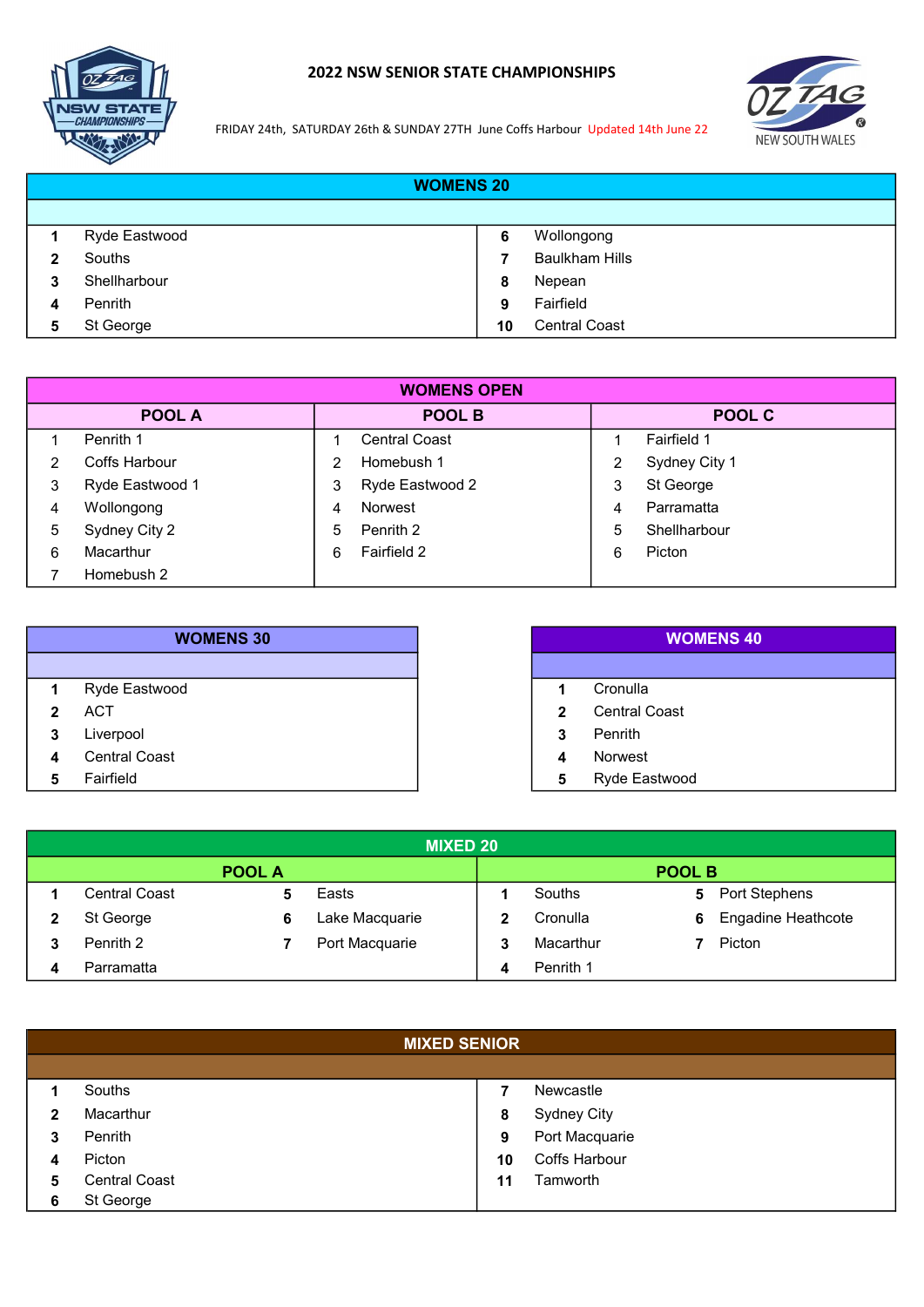

## 2022 NSW SENIOR STATE CHAMPIONSHIPS



FRIDAY 24th, SATURDAY 26th & SUNDAY 27TH June 2022 Coffs Harbour Updated 14th June

|   | <b>MIXED OPEN</b> |   |                           |   |                       |   |                |
|---|-------------------|---|---------------------------|---|-----------------------|---|----------------|
|   | <b>POOL A</b>     |   | POOL B                    |   | POOL C                |   | POOL D         |
|   | Souths            |   | St George                 |   | Port Stephens 1       |   | Parramatta     |
|   | Lake Macquarie    |   | ACT                       |   | Sydney City 2         | 2 | Sydney City 1  |
| 3 | Penrith 2         | 3 | Penrith 1                 | 3 | Cronulla              | 3 | Newcastle      |
|   | East Hills        | 4 | Shellharbour              | 4 | Picton                | 4 | Ryde Eastwood  |
| 5 | <b>Norwest</b>    | 5 | <b>Engadine Heathcote</b> | 5 | <b>Central Coast</b>  | 5 | Port Macquarie |
| 6 | Liverpool         | 6 | Port Stephens 2           | 6 | <b>Baulkham Hills</b> | 6 | Coffs Harbour  |
|   |                   |   | Northern Beaches          |   | Maitland              |   | Hornsby 2      |

|   | <b>MENS 20</b>            |              |               |
|---|---------------------------|--------------|---------------|
|   | POOL A                    |              | <b>POOL B</b> |
|   | <b>Engadine Heathcote</b> | 1            | East Hills    |
| 2 | Fairfield                 | $\mathbf{2}$ | Parramatta    |
| 3 | Souths                    | 3            | Easts         |
| 4 | Northern Beaches          | 4            | Liverpool     |
| 5 | Canterbury                | 5            | Shellharbour  |
| 6 | <b>Baulkham Hills</b>     | 6            | St George     |
|   | Cronulla                  | 7            | Ryde Eastwood |
| 8 | Penrith                   |              |               |

|   | <b>MENS OPEN</b>      |   |                      |   |                |
|---|-----------------------|---|----------------------|---|----------------|
|   | <b>POOL A</b>         |   | <b>POOL B</b>        |   | POOL C         |
|   | Homebush              |   | <b>Central Coast</b> |   | Penrith 1      |
|   | Hornsby               | 2 | Souths               | 2 | St George      |
| 3 | Wollongong            | 3 | Shellharbour         |   | East Hills     |
|   | <b>Baulkham Hills</b> | 4 | Macarthur            | 4 | Inner West 2   |
| 5 | Sydney City 2         | 5 | Sydney City 1        | 5 | Ryde Eastwood1 |
| 6 | Penrith 2             | 6 | Ryde Eastwood 2      | 6 | <b>Norwest</b> |

|             | <b>MENS 30</b>     |   |                        |  |  |
|-------------|--------------------|---|------------------------|--|--|
|             | <b>POOL A</b>      |   | <b>POOL B</b>          |  |  |
|             | Penrith 1          | 1 | <b>Central Coast 1</b> |  |  |
| $\mathbf 2$ | <b>Sydney City</b> | 2 | Parramatta             |  |  |
| 3           | Souths             | 3 | Picton                 |  |  |
| 4           | <b>ACT</b>         | 4 | St George              |  |  |
| 5           | Central Coast 2    | 5 | Wollongong             |  |  |
| 6           | Ryde Eastwood      | 6 | Penrith 2              |  |  |
|             | <b>Norwest</b>     |   |                        |  |  |